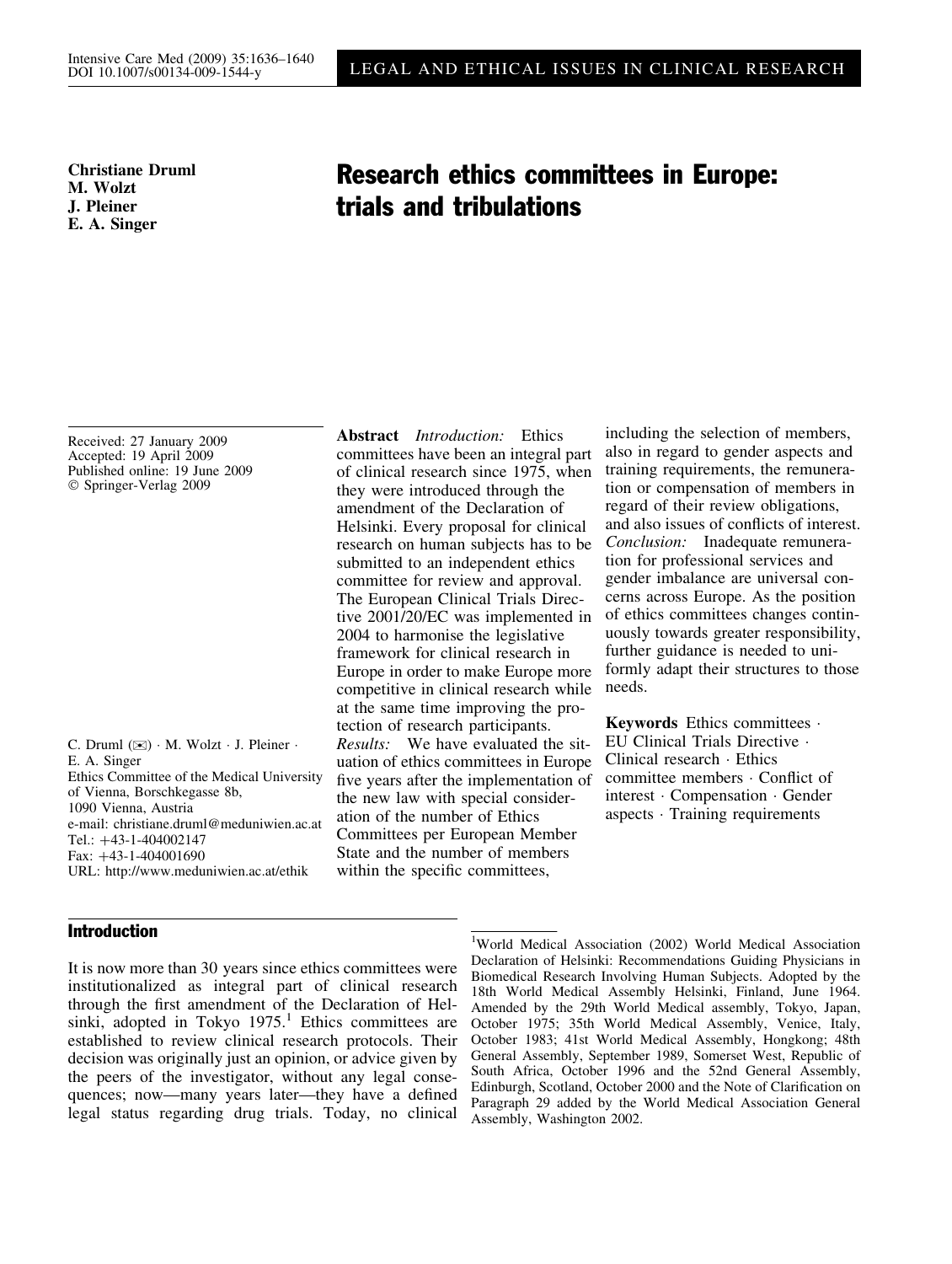research project can be started or published in a biomedical journal without the positive vote of an ethics committee. However, this is not a legal obligation, but a requisite imposed by editors of scientific journals. Furthermore it needs to be emphasized that the obligation of submitting a research project to an ethics committee is not harmonised within Europe regarding the nature of the research (observational study, retrospective evaluation of data, etc.).

Research ethics committees in Europe are typically composed of scientists and lay members; of physicians, members from the nursing profession, members with legal expertise, a pharmacist, somebody with ethical expertise, a statistician, at least one representative of a patient organisation, and others. Their main obligation is to review research protocols for clinical trials within a certain time frame. Although the European Clinical Trials Directive  $2001/20/EC^2$  was only aimed at research projects of medicinal products, some countries have––while transforming it into their national law––legislated in such a way that it applies also to other types of clinical studies, for example studies with medical devices, studies involving physical interventions, psychological manipulations, use of human biological material, and research on sensitive data.<sup>3</sup> Ethics committees have to evaluate, among other things, the relevance of the trial, the design of the trial in terms of its aims, scientific validity and risk/ benefit ratio; the suitability of the researcher, available facilities and supporting staff, recruitment of trial subjects and methods of obtaining informed consent. Unfortunately the field of competence of ethics committees still lacks harmonization throughout the different European member states and in comparison with US ethics committees, which might lead to problems with editors of scientific journals when submitting a manuscript.

In the year 2004 the European Clinical Trials Directive came into force; the objective was to ''simplify and harmonize'' European research including the ethical review of clinical research. Since 2004 specific legal requirements have been foreseen in the European member states, among those the so-called ''single opinion'' procedure for multi-centre clinical research projects. The objective of the European Directive was to enhance the competitiveness of European research, especially in comparison with clinical research in the US. However, because ethical issues are at the European member states' own discretion, the systems still differ greatly throughout Europe. Member states such as France, where a specific

system of provision of ''one single opinion'' was already in existence before the European Directive came into force, had little problem complying with the law compared with member states where ethical review has been a predominantly local issue. There the ethics committees did not like the idea of giving up influence and power and argued that they needed to ''protect their patients''.

The functions of ethics committees are very important. They were established to prevent misconduct in clinical research, and their prime obligation is to protect patients and healthy volunteers in this research. But other, very important, objectives are support of the investigator and his investigational plan, and, third, to give public assurance that clinical research is conducted in a transparent and ethical way.

But, are European ethics committees fit to serve all those purposes? How do representatives of ethics committees judge the current situation? The European project ICREL––Impact on Clinical Research of European Legislation, $4$  the objective of which was to measure and analyse the direct and indirect impact of the Clinical Trials Directive and related legislation in the European Union on all categories of clinical research and on the different stakeholders (commercial and non-commercial sponsors, ethics committees, and competent authorities) has demonstrated in its survey that further guidance is needed.<sup>5</sup>

## Number of ethics committees within European member states

Ethics committees are very heterogenous in Europe. This applies also to the number of ethics committees which are institutionalized in the different European member states (see Table [1,](#page-2-0) which shows the relationship between the number of inhabitants and the number of ethics committees disregarding the actual number of research projects per country) [\[1\]](#page-4-0).

### Number of members of ethics committees

Another issue of diversity is the number of members: Whereas France requires 14 members with permanent status––seven experts and seven lay members––and 14 substitute members, the number of members required in Germany is 7–15 depending on states legislation or university policy. In Poland, where there are 55 ethics committees and one appeal committee at the Ministry of

<sup>&</sup>lt;sup>2</sup>Directive 2001/20/EC of the European Parliament and of the Council of 4 April 2001 on the approximation of laws, regulations and administrative provisions of the Member States relating to the implementation of good clinical practice in the conduct of clinical trials on medicinal products for human use.

<sup>&</sup>lt;sup>3</sup>Sweden: The act on ethics review of research involving humans (2003:460).

<sup>4</sup> [http://www.efgcp.be/icrel.](http://www.efgcp.be/icrel)

<sup>5</sup> ICREL final report, <http://efgcp.be/ICREL/#report>.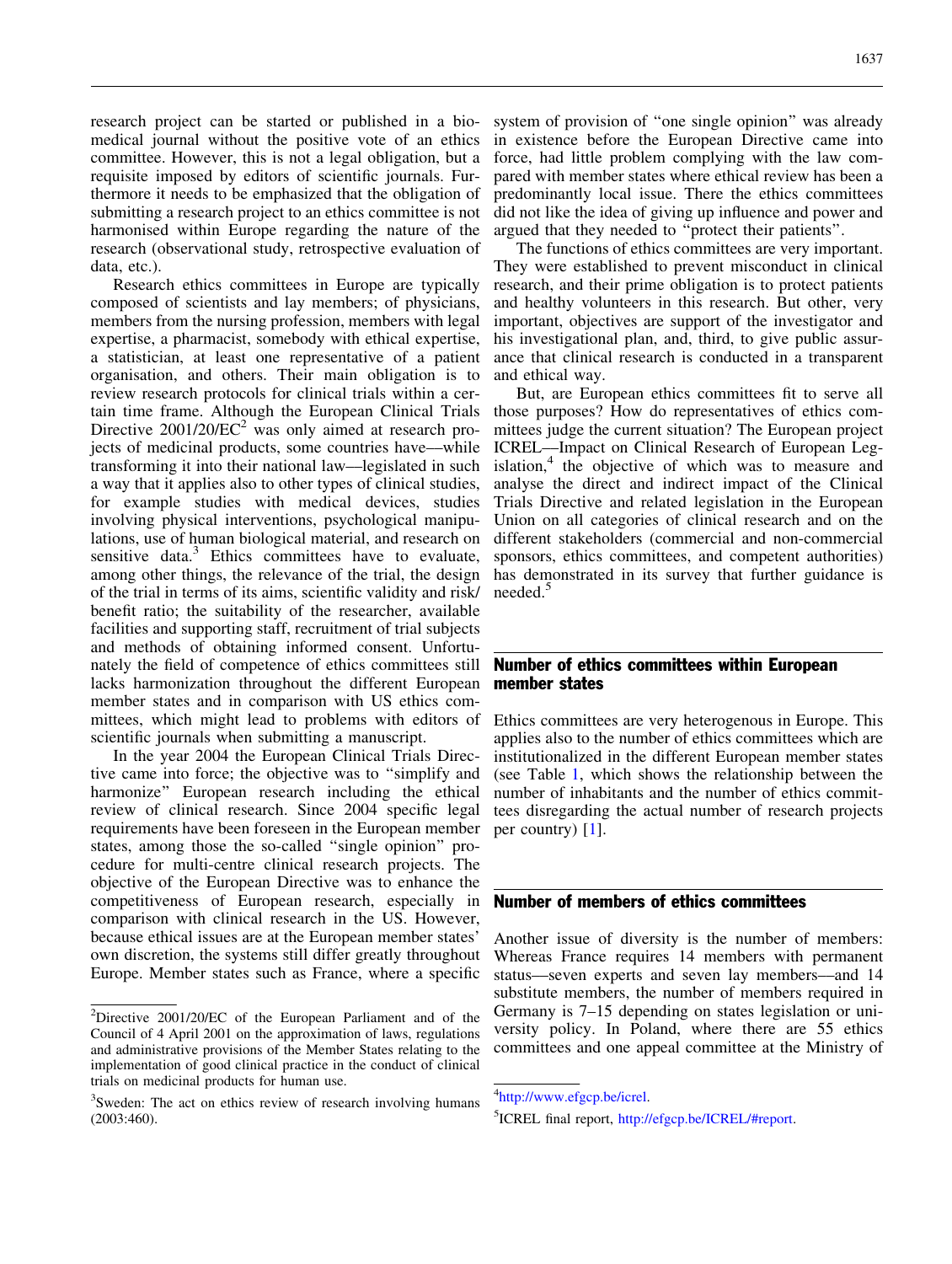| Country        | Inhabitants<br>in $1,000^a$ | Number of ethics<br>committees <sup>b</sup> | Number of ethics<br>committees (including<br>local ethics committees) | Ethics committees per<br>million inhabitants |
|----------------|-----------------------------|---------------------------------------------|-----------------------------------------------------------------------|----------------------------------------------|
| Austria        | 8,356.7                     | 27                                          |                                                                       | 3.23                                         |
| Belgium        | 10,741.0                    | 35                                          | 215                                                                   | 3.26                                         |
| Bulgaria       | 7,602.1                     | 103                                         |                                                                       | 13.55                                        |
| Czech Republic | 10,474.6                    | 9                                           | >100                                                                  | 0.86                                         |
| Cyprus         | 801.6                       |                                             |                                                                       | 1.25                                         |
| Denmark        | 5,519.3                     | 8                                           |                                                                       | 1.45                                         |
| Estonia        | 1,340.3                     | $\overline{c}$                              |                                                                       | 1.49                                         |
| Finland        | 5,325.1                     | 25                                          |                                                                       | 4.69                                         |
| France         | 64,105.1                    | 40                                          |                                                                       | 0.62                                         |
| Germany        | 82,062.2                    | 53                                          |                                                                       | 0.65                                         |
| Greece         | 11,262.5                    | $\mathbf{1}$                                |                                                                       | 0.09                                         |
| Hungary        | 10,029.9                    |                                             |                                                                       | 0.10                                         |
| Ireland        | 4,517.8                     | 13                                          | 40                                                                    | 2.88                                         |
| Italy          | 60,090.4                    | 264                                         | >900                                                                  | 4.39                                         |
| Latvia         | 2,261.1                     |                                             |                                                                       | 2.21                                         |
| Lithuania      | 3,350.4                     | $\frac{5}{2}$                               |                                                                       | 0.60                                         |
| Luxembourg     | 491.7                       |                                             |                                                                       | 2.03                                         |
| Malta          | 412.6                       |                                             |                                                                       | 2.42                                         |
| Netherlands    | 16,481.1                    | 31                                          |                                                                       | 1.88                                         |
| Poland         | 38,130.3                    | 55                                          |                                                                       | 1.44                                         |
| Portugal       | 10,631.8                    |                                             |                                                                       | 0.09                                         |
| Romania        | 21,496.7                    |                                             |                                                                       | 0.05                                         |
| Slovakia       | 5,411.1                     | 9                                           | 89                                                                    | 1.66                                         |
| Slovenia       | 2,053.4                     |                                             |                                                                       | 0.49                                         |
| Spain          | 45,853.0                    | 136                                         |                                                                       | 2.97                                         |
| Sweden         | 9,259.0                     | 8                                           |                                                                       | 0.86                                         |
| UK             | 61,612.3                    | 126                                         |                                                                       | 2.05                                         |

<span id="page-2-0"></span>Table 1 Number of ethics committees and inhabitants in European Union member states

Source: Eurostat. News release 179/2008—15 December 2008 (<http://epp.eurostat.ec.europa.eu/pls/portal/docs>) Source: Ref. [[1](#page-4-0)]

Health, the required number of members is 11–15. In across Europe. Training is necessary with regard to ethics Sweden 16 members are required, including the chairperson who has to be or have been a judge. Five members have to represent public interests. In Denmark the number of members is 7–15, among those four have to be lay members. In Portugal there are research ethics committees in every health-care institution with a minimum of seven members, and one national research ethics committee which is responsible for the issue of the ''single opinion'' and has 35 members. In Austria there is a minimum number of ten members with the specific requirement that for each application a physician in that specific medical field has to be involved, in addition to a physician who is not associated in any way with the trial and is not medical director of the institution where the trial is to take place. Next to the patient representative a member of an organised group of handicapped representatives is mandatory.

#### Training requirements for ethics committee members

There is no formal requirement for initial and ongoing training and education for ethics committees members

and laws of clinical research, methods of clinical research, and the current standard operating procedures of the specific ethics committees related to the meetings and to the obligations ethics committee members have to fulfil. Members are selected for their specific expertise in a certain field, for example nursing, or law, or being a physician. But the other qualifications regarding clinical research are neither required nor taught. There are practically only rudimentary requirements for training in the individual EU member states. Only the UK has introduced regulations [[2](#page-4-0)].

## Selection of ethics committee members

Furthermore, there is practically no guidance regarding the selection process or application procedures to become a member of an ethics committee. Members are usually nominated by the institution which is responsible for the implementation of an ethics committee. The requirements for adherence of members to a specific group (physician, nurse, lawyer, ethicist, etc.) are given in the ICH-GCP Guidelines or in the various laws, but there are no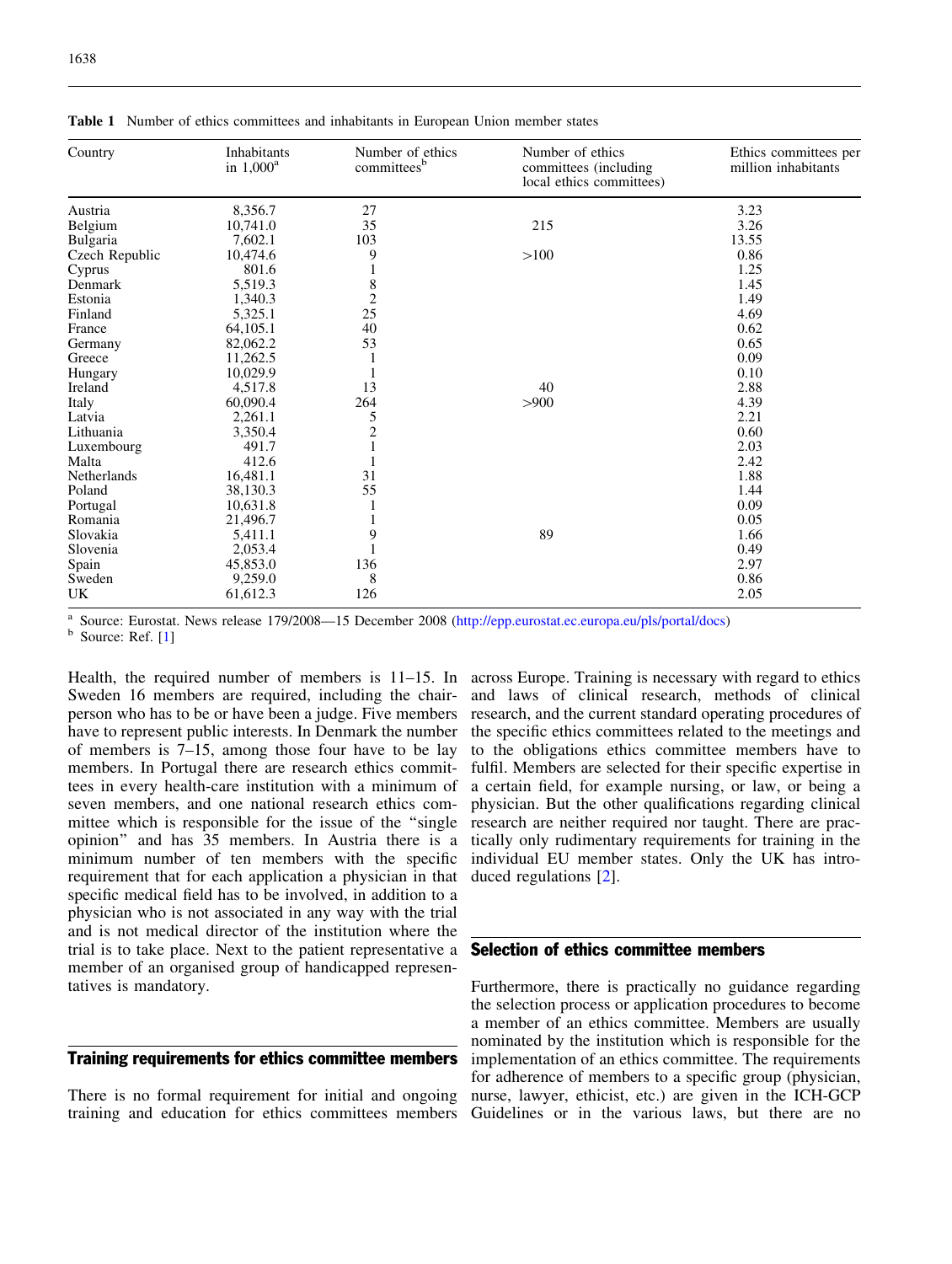prerequisites for further qualifications, or transparent public application procedures. The relevant expertise in clinical research, in methodologies, and in clinical practice is not required.

#### Conflict of interest of ethics committee members

There is only very brief consideration of conflict of interest in the pertinent law in so far as members are required to announce a conflict of interest and to refrain from voting in such situations. But there is no active demand for the ethics committee to search for such conflicts on a regular basis. This is a problem, as increasingly start-up companies are founded from within the university hospitals and investigators might hold shares of companies and do thus have financial and academic conflicts of interests. If such physicians are also ethics committee members, the result is a multitude of possible conflicts, also with competing applications and applicants.

#### Compensation for ethics committee members

Except for some ethics committees where the members are compensated with a small attendance fee, members are generally working on an honorary basis. This means that they are not paid for their work, a situation which was acceptable 30 years ago, when the submission of clinical research projects was scarce and thus the time spent reviewing was limited. But now, in 2009, the workload is heavy and ethics committees usually meet monthly and have to review, discuss, and vote on many protocols; it is no longer prudent to ask for ''free'' assessment of the submitted applications. For example the ethics committee of the Medical University of Vienna handled 753 projects, 436 of which were interventional. The median time for a positive vote was 65 days after filing the project. If one counts the preparation time for a meeting, reading the protocols, the external reviews, the informed consent documents, and all the other relevant documents, many hours of uncompensated work are spent by highly qualified professionals. The ethics committee of the Medical University of Vienna was established 1978; it is one of the largest in Europe and has 12 regular meetings per year and another 12 sub-meetings regarding expedited review [\[3](#page-4-0), [4\]](#page-4-0) of research protocols with minor risk and minor burden. The regular meetings generally last a minimum of 8 h, the expedited review meetings take half a day. All together this adds up to approximately––not counting the preparation time of reading the protocols, external reviews and other documents––150 h. 150 h are the equivalent of approximately four weeks of regular work. The often encountered argument, "in order to avoid any

conflicts of interests, the contribution of members of ethics committees cannot be compensated financially'' is false and has to be repudiated. On the contrary, it is not acceptable to expect unremunerated work in this field as this leads to irreverence of the task, although one might argue that the participation in an institutional ethics committee is part of the multifaceted job of hospital doctors or physicians in university hospitals for which they are paid. The future of ethics committees can only be the small but professionalized committee of highly qualified and trained experts who are adequately paid for their contribution as an integral part of clinical research.

#### Ethics committees and gender

Another issue of importance is the gender issue: This issue applies in two ways––the representation of women among the members of an ethics committee (the members are constituted from ''men and women'' but there are no quotas for gender representation [\[5](#page-4-0)]) and the recommendation for the inclusion of women in clinical research projects. Guidance and regulations are needed to strengthen attention to gender equality in representation on ethics committees. Furthermore reasons for excluding women from clinical research projects should be investigated. Ethics committees should specifically address this issue and formulate rules for the observance of gender issues and the inclusion of women in research protocols.<sup>6</sup>

## Future aspects

Needless to say, much has been achieved in the last 30 years, Ethics committees have not only been established in Europe and the US, but also in other countries where clinical research is being conducted. Next to the World Medical Associations Declaration of Helsinki other worldwide operating organisations, for example the World Health Organisation (WHO), the United Nations Educational, Scientific, and Cultural Organisation (UNESCO), The Council for International Organizations of Medical Sciences (CIOMS), and others have issued guidelines to structure and regulate clinical research also in those countries where no specific laws are in place, so that research projects can be conducted there in a standardized way and investigators and ethics committee members can be trained. This is important, because in developing countries facilitation and promotion of clinical

<sup>6</sup> Recommendations with Gender Reference for Ethics committees and Clinical Studies; Opinion of the Bioethics Commission at the Federal Chancellery, Austria (15 Nov 2008) [http://www.](http://www.bundeskanzleramt.at/DocView.axd?CobId=33153) [bundeskanzleramt.at/DocView.axd?CobId=33153](http://www.bundeskanzleramt.at/DocView.axd?CobId=33153).